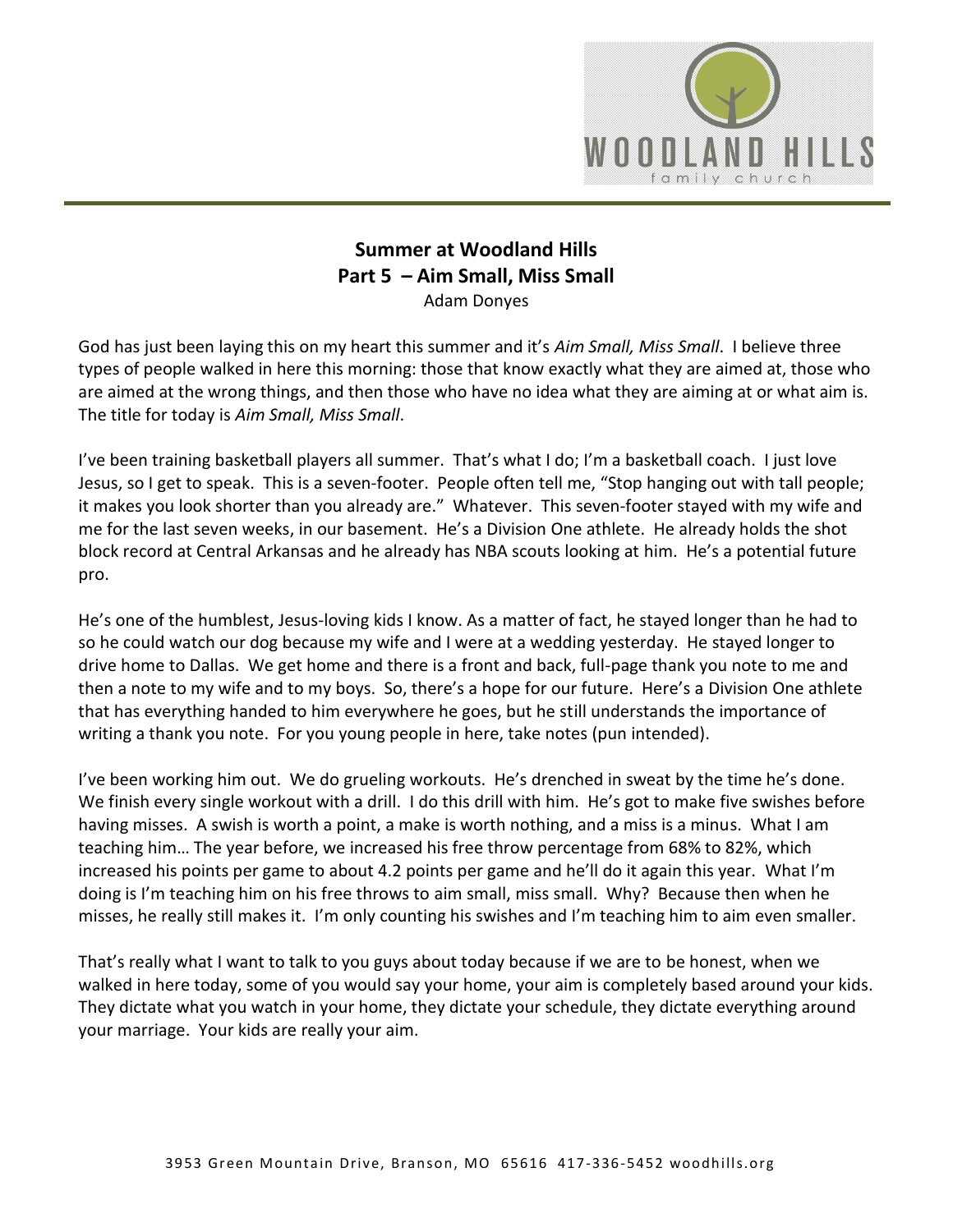Some of you, if you were to be honest with me, you're worried about your fame and your followers and your popularity and the size of your platform, especially in a show driven town, an entertainment town, you're worried about this.

For some of you, your aim just might be success. You want to be really successful and have a lot of money and have a boat and a car and white picket fence and retire with your 401(K) in check. So, all these things become your aim. They are okay aims, but I don't know if they are the ultimate aim.

Another thing I got to do this summer is we do these opening ceremonies at camp. We have leaders of the tribes and the leaders are called chiefs and princesses. We honor the native Americans. I let both my sons come down to this sacred tribal ring with me. On opening night, we have our new leaders of the tribes… The girls are called princesses and the boys are called chiefs. We take these arrows and I attach sparklers on the end of these arrows. I dip them in the fire and then, as I pronounce the chief's or princess' name, I fire the arrows into the lake. So, this flaming arrow goes through the night sky and into the lake. It's really cool. It's just a really beautiful ceremony that Joe White started and that we've performed for many, many years.

(shows pictures of his sons in Indian costume) I would think that this one would have pulled a stunt like I'm about to describe to you, but it was this one. This is usually the really well-mannered one, my sevenyear-old. I'm getting everything ready in the Teepee and I'm getting my Indian garb on. I'm getting the arrows ready and everything. I turn around and I hear a counselor give out this gasp. I look back and I go, "What happened?" and he goes, "Your son just shot an arrow right at my head."

My Aiden has as deer in the headlights look on his face like, "I didn't know it would go that fast." This counselor, who is going to do these Indian fights and dances, is up here getting these ropes tied together for us and Aiden goes down and grabs the bow and arrow that I shoot and just kind flings it back and lets it go. I'm telling you it was six inches from this counselor's head. Now, I'm assuming the sparklers would have stopped the sting a little bit… But I thought, *Man, that's such a powerful illustration*. I said, "Aiden, what were you aiming at?" His exact response was, "I wasn't." And because he had no aim, it was almost catastrophic for him.

So, there are really three passages I want to share with you. Two of them come out of Corinthians and one of them is in Hebrews. If you have your Bibles, you can open them up. If not, don't worry, we'll have it right here on the screen.

I Corinthians 9 – This is written by the Apostle Paul and this is written to the Church at Corinth to encourage them, rebuke them, and to sharpen them. He asks this question: *[24](https://www.studylight.org/desk/?q=1co%209:24&t1=en_niv&sr=1) Do you not know that in a race all the runners run…* He's not talking about a physical race, even though this is proof, Ted, that there was athleticism in the Bible. He's talking about the race of life. He's saying, "Did you not know that everyone lives life." That's just another way to contextualize it. Everyone who has breath in their lungs, everyone in here is living life, …*but only one gets the prize?* He's saying, "All these people live, but there is only one group of people that receive a prize. *Run in such a way as to get the prize.* Everyone runs this race and there is only one group of people in this game of life that receives the prize.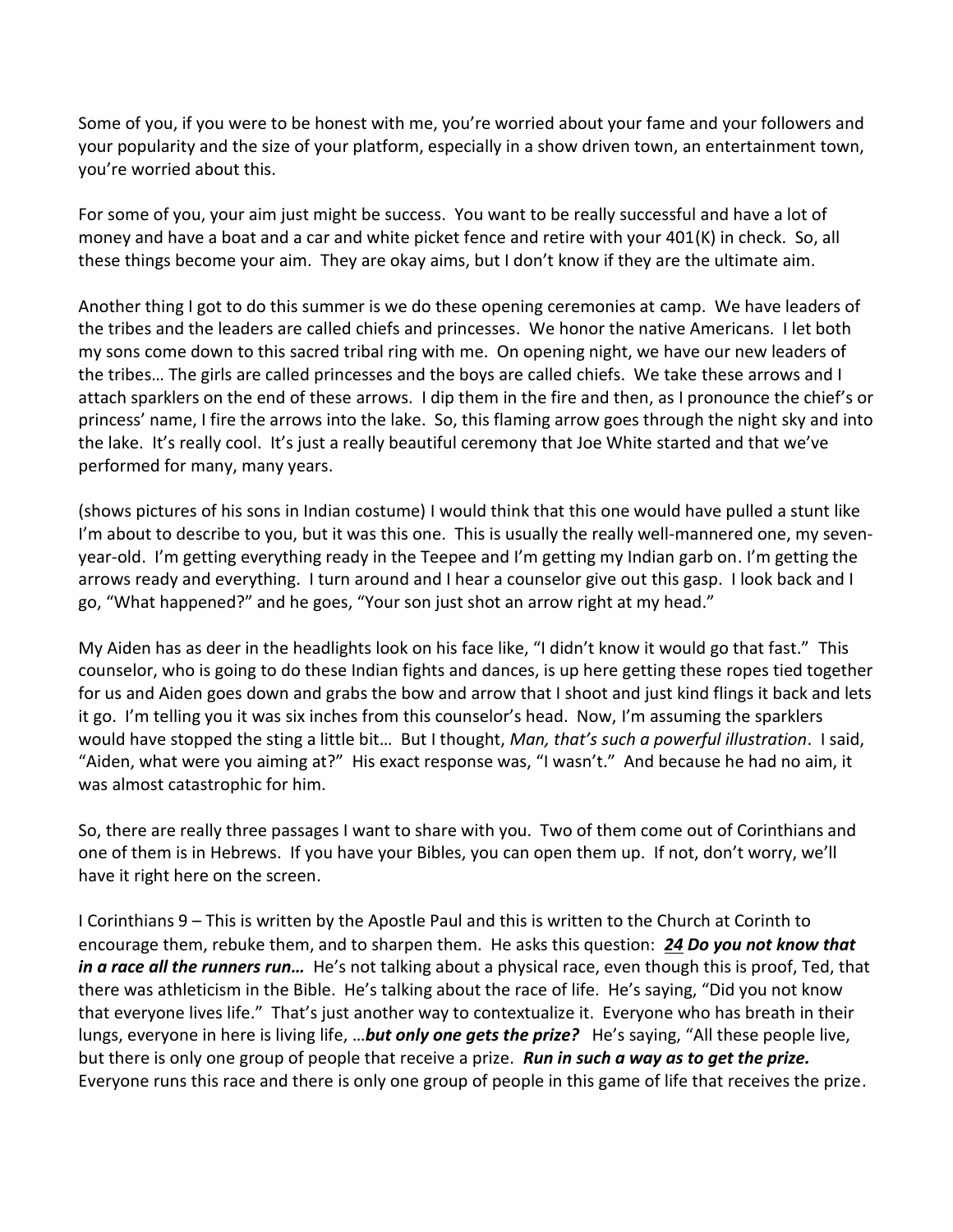That begs the question: **What is the prize?** What is this prize that Paul is talking about? He seems to know what it is. He is telling this Church at Corinth, "Run after this prize, there is only a group of people that can attain it, and keep your eyes fixated there.

I'll tell you what the prize is. It's simple. It's the bullseye; it's Jesus. The prize is Jesus. Paul is saying, "Run in a way that you may obtain the prize." Run in a way that at the end of the day, Jesus is all that matters. I ask Carolyn and the worship team to sing that hymn they sang last week with Alex Himaya. It fit in perfectly with what the Lord has laid on my heart. When you talk about fixing your eyes on Jesus, everything else will grow strangely dim. Everything else just doesn't matter as much when your eyes are on Jesus. Your problems don't seem as big, your worries don't seem as worrisome, and your anxiety seems so much less when your eyes are fixated on Jesus. It's when your eyes are fixated on your problems that they seem so much greater than they actually are.

It goes on to say in 1 Corinthians 9 - *[25](https://www.studylight.org/desk/?q=1co%209:25&t1=en_esv&sr=1) Every athlete exercises self-control in all things.* Richard Foster says our stomach is like a spoiled child; we give it whatever it wants. Think about it. If you want Bluebell Ice Cream tonight, you're going to go to the freezer and get some Bluebell Ice Cream. If you want dessert, you're going to get some dessert. "Hey, it's the 4<sup>th</sup> of July, I get to cheat this week." The reality is that our stomachs are like a spoiled child. Paul is talking about the value in believers being able to exercise self-control and not chase after things he knows won't satisfy or fulfill your soul. He knows that chasing those things won't bring true satisfaction. As a matter of fact, they will only keep you longing for more.

Three times in scripture, in three gospels: Matthew, Mark, and Luke, this rhetorical question is asked. It's in Matthew 16: 26, Mark 8: 36, and Luke 9: 25. It's the same rhetorical question asked all three times in the synoptic gospels. It's left out of the love gospel; I don't know why, but Matthew, Mark, and Luke asked this question. It's Jesus and he says, "What does it profit a man if he gains the whole world, yet forfeits his soul." Think about this, Woodland Hills.

Let's pretend that you walk out of here and you just found out you hit the Powerball or the Mega millions and you won 400 million dollars and your 45 years old. You live to be 85, around the average age, so you get to be a multimillionaire for 40 years. You have access to private jets, helicopters, boats; you get to be on the sideline of the Chiefs finally making it to the Super bowl. You have access to whatever, wherever, whenever you want. For 40 years of your life, you get to live like a sheik; you've got it made. And you chase the world and you get it because you have access to it.

Then you take your last breath and these three apostles ask this rhetorical question: "What does it profit a man if he gains the whole world yet forfeits his soul?" How long do you think it would take to live in a place where you forfeited your soul to realize those 40 years weren't worth it? Sixty seconds? Five minutes? Surely not 24 hours for you to realize those 40 years on earth, where you chased everything but Jesus, just wasn't worth it. What does it profit a man if he gains the whole world, yet for forfeits his relationship with Jesus? Everything else in his life became more important to him than Jesus. That's where the self-control comes in.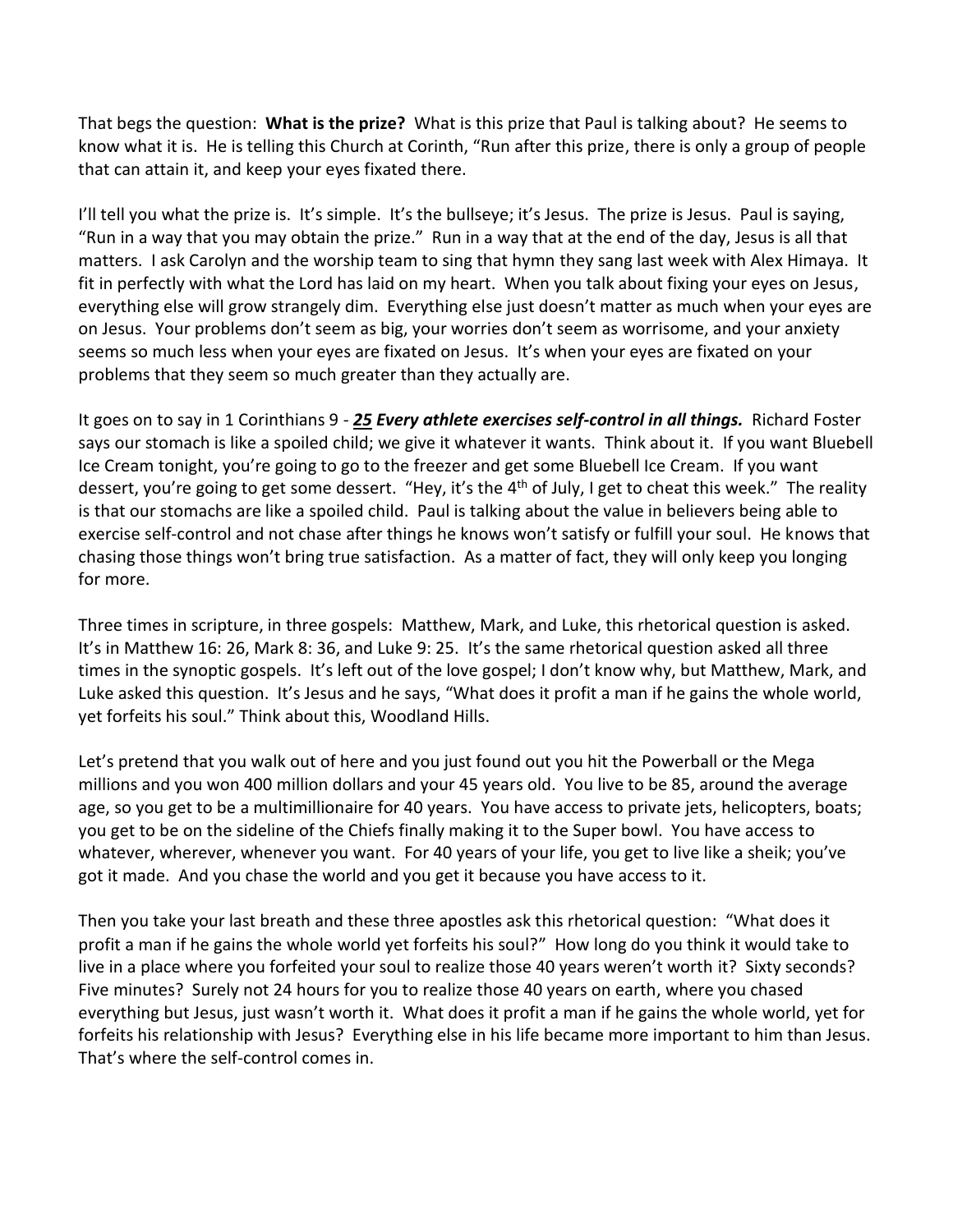I have a goldendoodle. This goldendoodle is named is Sippi. My wife is from Mississippi, so we named the dog Sippi. Goldendoodles are some of the best dogs ever. I've had multiple dogs in my life. I'll never get another breed besides a goldendoodle. They don't shed, they're not messy, they're amazing with kids. I love this goldendoodle.

I give a devotional every Tuesday morning to 18 – 22-year-old men. They work for me; they're the counselors out at the camp I run. I had Sippi with me one day out there. I had a piece of Fillet Mignon in my hand. She knew I had this piece of steak. I went around to about 45 counselors and gave them all some of her dog food. I'm standing with my hands behind my back with Sippi's eyes locked on her master. She doesn't care about anything else.

I told the counselors to call her name, whistle at her, shake her food in the cup, do whatever they want to get her attention. They're yelling and screaming and whistling. She's not budging. Her eyes are on me. She knows who has the goods. Her master has the goods. Their yelling and screaming goes on for about two minutes, which seemed like five minutes because counselors can be obnoxious. Finally, I told them to stop.

I tell Sippi to shake; she shakes. I tell her to lie down; she lays down. And then I sit the steak right on top of her head to where she is cross-eyed. She's just waiting for me to tell her to eat it. All the counselors are sitting there watching. I said, "Ok, Sippi." She tears into that bite of steak. I look at all my counselor who have been in the frat parties and hanging out and doing whatever else the secular college world brings them. I said, "You guys are settling for dog food. You realize you are settling for dog food when God has Fillet Mignon for you.

In true camp fashion, I said, "Alright, now you all eat a piece of that dog food." They did. As they were eating a piece of dog food, I looked at them and said, "Don't forget that taste next fall when you're back in college." Or after you leave this sermon today, don't forget that taste of dog good when you're settling for less than what God has for you and taking your eyes off Jesus.

That's what Aim Small, Miss Small is all about, that you would aim at Jesus. If you miss Jesus, his grace is sufficient, his power is perfected in your weakness. So even if you are aiming at Jesus and you fall short, which we will, he'll pick us up and carry us and bring us through. There's an old saying, "Aim for the moon and if you miss, you'll land in the stars." Whatever; aim for Jesus and you miss, he's still got your back. He's not going to leave you on your own. There are some people in here 75 o 80 years old and guess what? He's still with you. It's not when you came to know him when you were 20 years old and then you're on your own. It's not like, Okay, you made it to 75 and now you're on your own. It's not like your 14 years old and now you're on your own. No. You aim for Jesus and he's got you.

Psalm 37: 25 says, *[25](https://www.studylight.org/desk/?q=ps%2037:25&t1=en_esv&sr=1) I have been young, and now am old, yet I have not seen the righteous forsaken or his children begging for bread.* He's got you; he's never missed a curve ball. It's us that get our aim so far off that we start firing this thing; it's crazy. I'm not a hunter, but I've shot a lot of target practice. I just can't bring myself to watch an arrow go through a deer. You guys are like, "You're soft." Well, I'm sorry, maybe I am; I just don't want to watch an animal die and wiggle and squirm and all that stuff.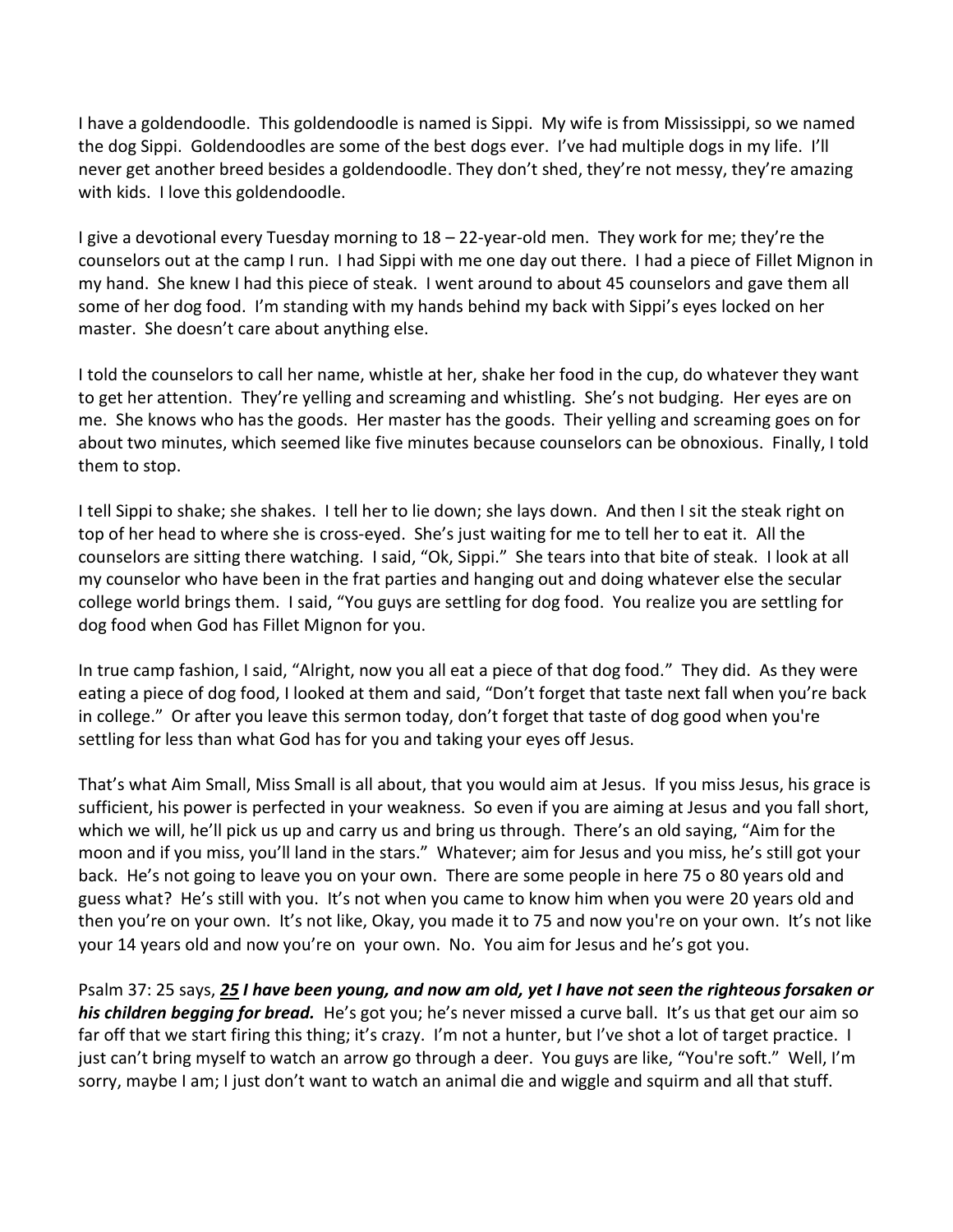I've been given a really nice gift. This is a bow. As you can see on this bow, there are these little florescent lights. Those lights, when you crank back this compound bow, give you the yardage. It knows exactly how far away from the target you are. It tells me where I should be aiming depending on how faraway I think the target is. It's helping me to aim really small because, as all of you avid bow hunters know, you get one shot. It's not like you get a redo. That buck is gone. You get one shot at this thing called life. There's no redo. There's no, "Whoops, I'm 90; I blew it. Alright, I'm going to take my last breath and then I'm going to conjure up some Hinduism and reincarnate and try this thing again." No, no, we don't believe that in the Bible. We believe you get one shot at this thing. You get one shot to rear this thing back, to aim small, to miss small, and to know what you're aimed at.

So, we start firing these arrows off, whether they are our kids or our jobs or whatever it is. We start firing at these things and we're like, "Man, I'm just going to hit this target and hope it lands." And you start firing away. You hit targets. You take care of your kids, you get them off to college, and they seem to be doing well, but is that the aim to just get them off to college? You leave them an inheritance and they get to take over your house and then they have money and then they are financially set. And there's nothing wrong with taking care of your finances; be good stewards. But what is the ultimate aim of what were trying to leave for our kids?

Eventually, one day, it's all going to dry up. You've never seen a U-Haul follow a Hearse to a funeral. Then what? What is your aim? What are you aiming at as a family? What are you aiming at as a dad? What are you aiming at as a mom? Because eventually none of this stuff is going to matter and all that's going to matter, when you take your last breath as a dad or a wife or a husband or a grandparent, is Jesus.

And that ripple effect… I love that this bullseye also looks like a ripple effect. You drop that legacy of aiming small, missing small for your family, you drop the bolder of Jesus in their life and that eternal ripple effect will be far greater than any legacy you'll ever know. And it will go on far after you're gone. Your 401(k) will dry up. Success will be redefined a million times over. A hundred years from now, fame won't matter. You shouldn't worry about the size of your platform; you should just determine the size of your faithfulness. Jesus is all that matters. So, what are you aiming at today? How broad is your aim? Do you even have an aim? Paul talks about this and I love this. This is the only time he says it in all of scripture.

1 Corinthians 9: 25 says, *They do it to receive a perishable wreath…* So, basically, they are chasing things that won't last. I love what C.S. Lewis says. He says we're far too fascinated with mud pies. If only we knew a holiday at sea. We're so enamored with making mud pies when there is a holiday at sea. There's something far greater than anything else this world has to satisfy. It's Jesus. It's just Jesus; nothing else. You get Jesus. You aim small, you miss small. You get Jesus. If you want to go to heaven and there's no idea of Jesus being there, you miss what heaven is all about.

Paul is saying, *They do it to receive a perishable wreath…* They are chasing things that will have no eternal significance, so they live life full of anxiety, worry, depression, because these things were never supposed to satisfy their souls. They're tense, they're angry, they're argumentative, they're rude. When things don't go their way at work, they bring it home and they're frustrated. Why? It's because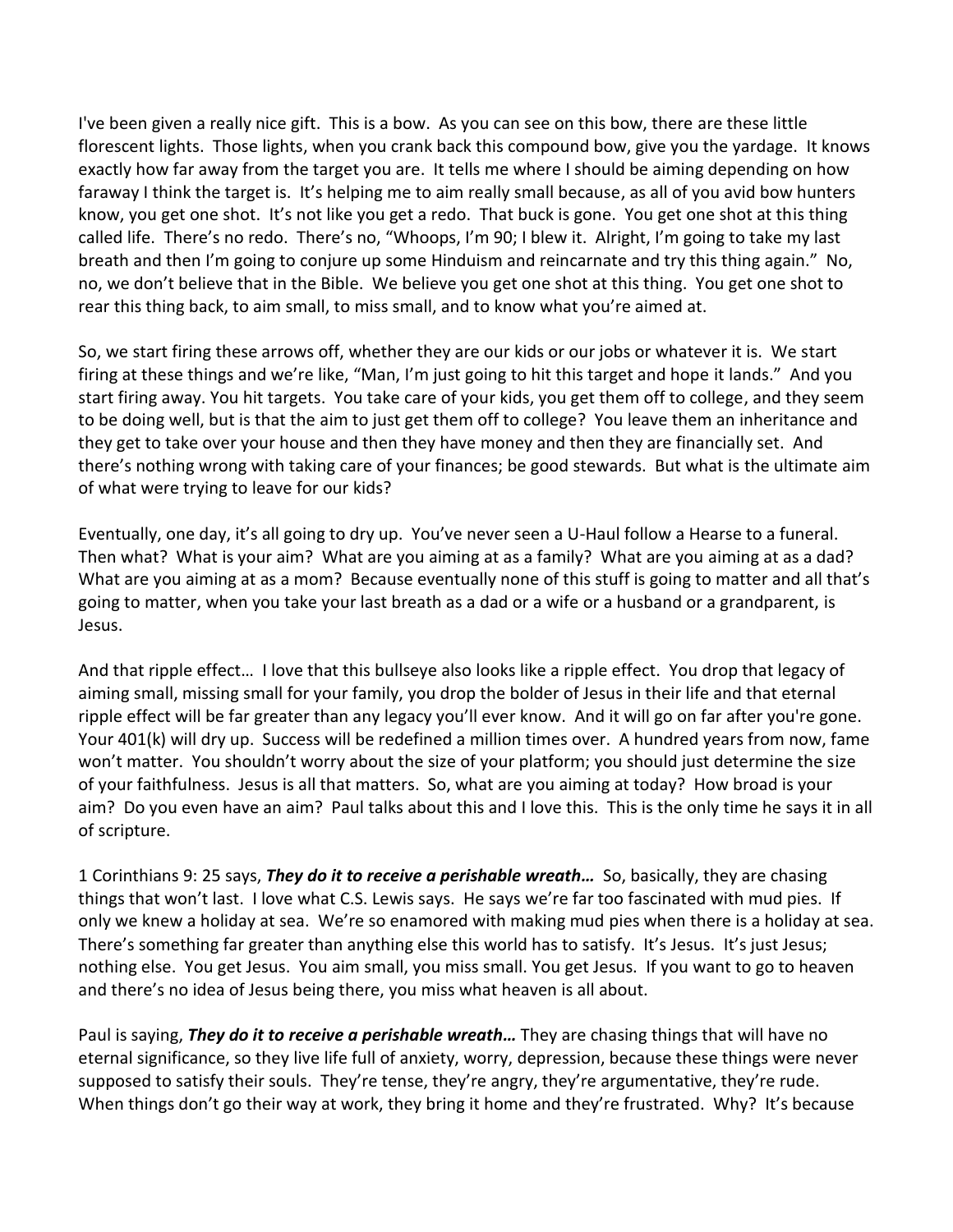their aim is on something that it's not supposed to be on. When your aim is fixated on volatile things, you, yourself will become volatile. But, when you aim at something that is grounded, rooted in the rock, you too will be grounded and rooted and able to withstand difficult storms.

I won't go into detail, but my wife has been going through an unbelievable storm the last five weeks with an immediate family member. It has been extremely difficult, probably one of the more difficult things she's ever been through. Do you know what's crazy? Because I sat back and watched this amazing woman of God. She is so fixated on Jesus, as I wake up and see her on her knees almost every single morning and in the Word. She's aiming so small and missing so small. I'm convinced that if Jesus wasn't in her life, there would be no way she would be getting through this season of life. It's just amazing.

Paul says, …*but we an imperishable.* They can't take you from this, right? I had an unbelievable conversation after the last service. This person had gone astray for a couple years. Into drugs, addiction, the whole bit. He just came and gave me a huge hug after the service and said, "Jesus is bringing me home." I was teary eyed. I had chills just like I'm having now. I knew him from five years ago when we used to run a young adult ministry here. He was doing great and then he just disappeared. I didn't know what happened to him. He just came up to me and was really honest with me. He said, "My eyes are back on Jesus and they are there to stay,"

*[26](https://www.studylight.org/desk/?q=1co%209:26&t1=en_esv&sr=1) So I do not run aimlessly…* What are you aiming at? Paul is saying anyone who is chasing after anything but Jesus, that's aimless. I looked up the Greek word for *aimlessly* this week and it literally means *uncertain*. When live aimlessly, you live uncertain. When you're uncertain, you're anxious. When you're anxious, you're stressed. When you're stressed, you're not happy. When you're not happy, nobody wants to be around you. That's what happens when you live aimlessly.

Paul is saying, "I have an aim." As a matter of fact, he tells us what his aim is in Acts 20 - *[24](https://www.studylight.org/desk/?q=ac%2020:24&t1=en_niv&sr=1) However, I consider my life worth nothing to me; my only aim is to finish the race and complete the task the Lord Jesus has given me—the task of testifying to the good news of God's grace.* Jesus Christ, our Lord and Savior, died on the cross we all should have died on and lived the life we all should have lived. He freely gave his life as a gift -there's nothing we can do to earn it – so we wouldn't live aimlessly. That's what he did.

The prophet Isaiah says in Isaiah 43 – *[7](https://www.studylight.org/desk/?q=isa%2043:7&t1=en_niv&sr=1) "…everyone who is called by my name, whom I created for my glory, whom I formed and made."* That is your aim. To exist focused on Jesus and to live for his glory, regardless of what your occupation or vocation may be. Paul is saying I don't run aimlessly. I know what my aim is, and he lived with great purpose.

He said in Philippians 1 – *[21](https://www.studylight.org/desk/?q=php%201:21&t1=en_niv&sr=1) For to me, to live is Christ and to die is gain.* "I know my aim. I'm not worried about dying. I'm secure. I've got the best life insurance policy ever. Let's go." He wasn't worried about that.

Then you guys that grew up in the 70s love your Bruce Lee movies, when he would do all the shadow boxing and everything else. The shadow boxing was awesome, but what we really wanted to see is him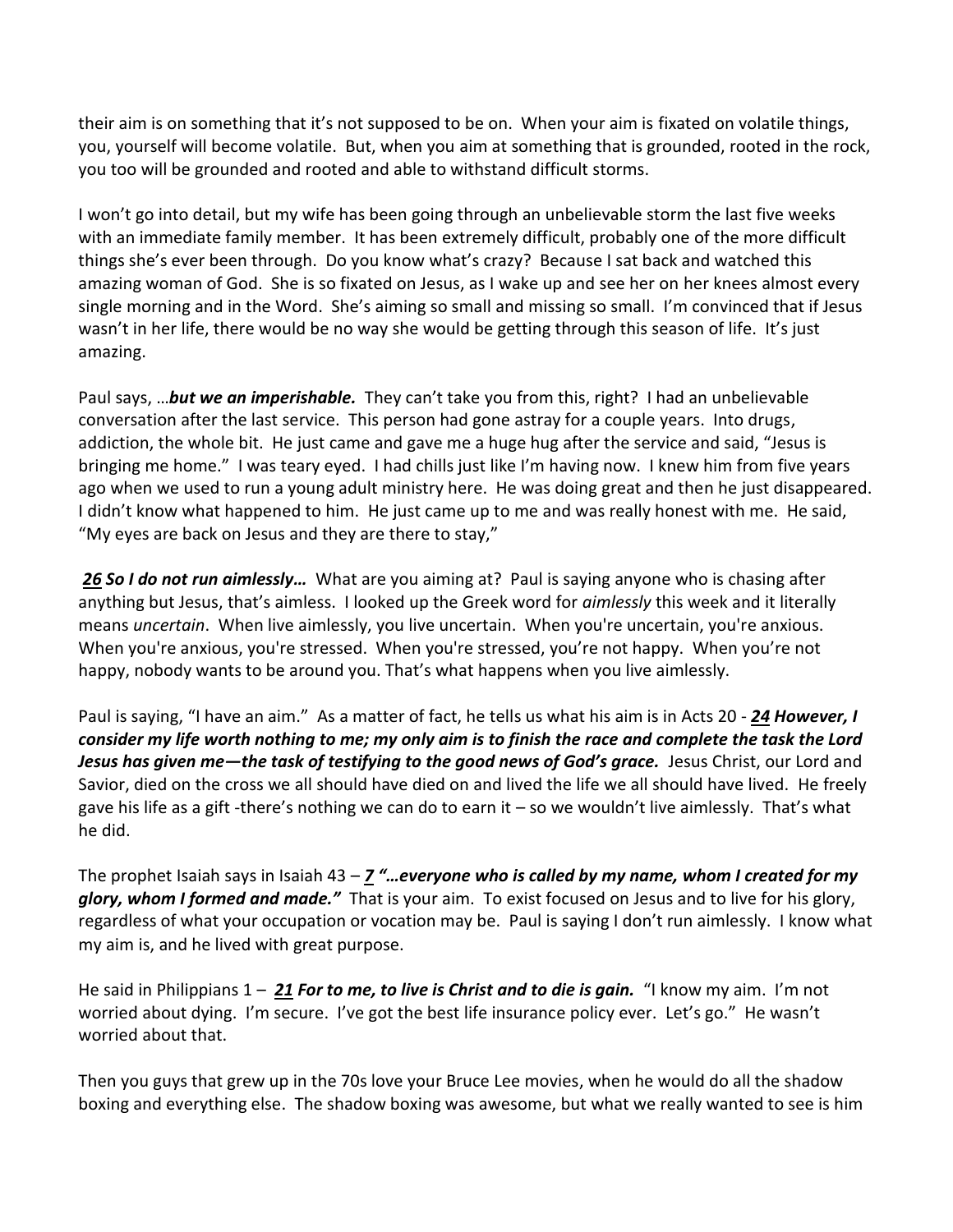take out some people. Back to 1 Corinthians 9 – *I do not box as one beating the air.* I mean talk about Paul with laser focus. That brother he knew exactly what his bullseye was.

All these other things, they'll give you points. You'll get some points and for a short period of time, they'll make you feel good, but they won't last. Jesus is where you get the maximum points. John 10: 10 – *He came that you may have life and live it abundantly*.

Two months ago, I took my family on a Disney cruse and we stayed one day in Miami before we hit this cruse. You hear about South Beach and want to do South Beach. So, I made the foolish mistake as a father to take my family to South Beach. So, after two hours of trying to find a parking spot, we made it on the beach for half an hour. My two boys were asking me why we were leaving so soon, and I said, "Sons, there is way to much floss on this beach."

It was horrific. I looked at my wife and said, "I'll never go back to that beach as long as I live." I know Joe made a covenant to never look lustfully at a woman. I'm pretty sure he never walked the beaches of South Beach, okay? My wife and I are walking on this beach, covering the kids' eyes. That was a huge, huge mistake. Nothing against the people of South Beach, but I have some money for clothes if you need some clothes. That's just how the world thinks. The world thinks this way, so you really wake up every morning with this tension of what you're going to get from the Word of God versus what the world is going to communicate to you.

So, everything is feeding you from media to news to social media. Everything in our world is feeding you. That's called the world. Then we have God's theopneustos, the breath of God, his Word that can also feed us. What's the difference between these two words **(word vs world)**? There's only one letter that separates these two words and that's the letter L. Let me show you what the letter L represents out of that world.

It's going to represent a lot of **lies** in your life. A friend of mine once said, "Spend time reading and receiving the truth every morning because the world is only going to lie to you the rest of the day." "This will satisfy you," or "This will make you happy." Those are lies. The great father of lies, Satan, who started all the way back in the garden and just twisted that lie just enough to get Adam and Eve to fall.

It's also **lifeless**. It won't leave you satisfied. It won't give you true calling and true fulfillment. It's also going to get you **lost**. And not found. It's John 10: 10 – *The thief comes to steal, kill, and destroy, but Jesus came that you may have life and life it to the full*.

In the Word, it says that Jesus finds those that are lost in the world. Satan wants to keep those that are lost, lost, and to keep them aimless and to keep them without purpose and to keep them without mission and keep them without fulfillment and calling. That's what the world does.

So, you're either going to take your cues from the world and generate your opinions from the world or you're going to listen to the word, which already says you're beautifully and wonderfully made, which already says you are affirmed, which already says you don't need man's approval, which already says you have an eternal inheritance that no amount of money can every buy, which already says that you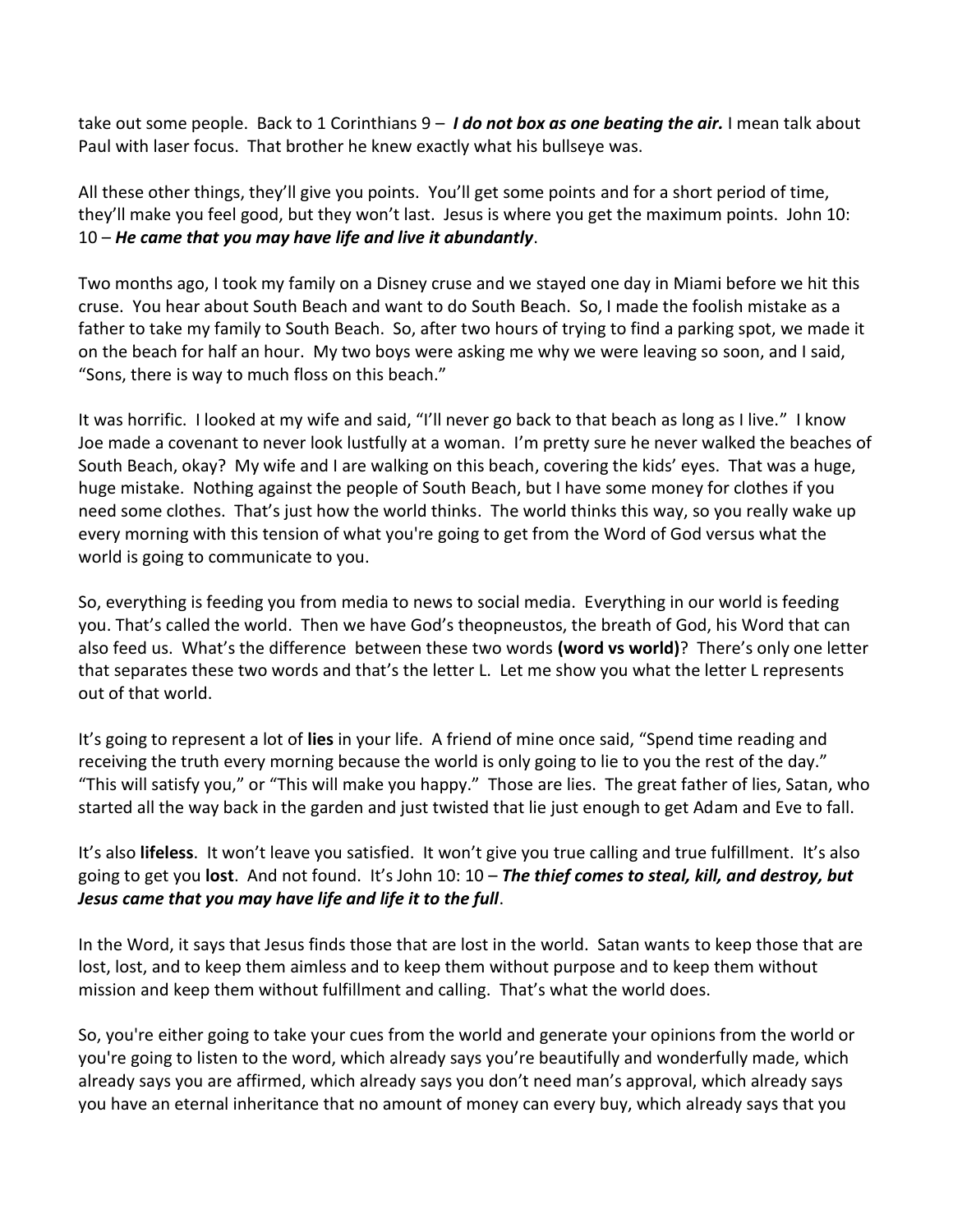are secure in him and no one can take that from you and gives you everything you will ever need. Jesus is all we need. That's why it's so pertinent that we would aim small, miss small.

A para verse on this would be Hebrews 12: 1-2. *[1](https://www.studylight.org/desk/?q=heb%2012:1&t1=en_esv&sr=1) Therefore, since we are surrounded by so great a cloud of witnesses, let us also lay aside every weight…* I love what it says right there. …*and sin...* This weight isn't necessarily sin, Woodland Hills. This weight can just be something that is slowing you down. It could be Netflix binging. It could be whatever is not helping you run or keep your aim on Jesus because right after that, it says "and sin." So, there are weights in our life that aren't necessarily inherently sinful, but they are not helping us keep our eyes on Jesus. A job might not necessarily be sinful, or trying to get a good 401 K so you can retire might not be sinful, but if we are fixated on that and not Jesus, is it helping us run, is it helping us line up our target?

So, let us set aside every weight that's not helping us aim and sin, …*which clings so closely, and let us run…* Once again, there's that theme of running. …*with endurance the race that is set before us, [2](https://www.studylight.org/desk/?q=heb%2012:2&t1=en_esv&sr=1) looking to Jesus, the founder and perfecter of our faith, who for the joy that was set before him endured the cross, despising the shame, and is seated at the right hand of the throne of God.* 

That's it. There's no magic formula, there's no solution, there's no amount of works. You don't have to work harder, try harder, and check more boxes. You have to aim small, miss small and it's Jesus. I know it sounds crazy and it's simple and it's hard sometimes to receive that gift, but you aim at him; his grace is sufficient; his power is perfected in your weakness.

So, it doesn't matter how you came in here today. Here's a picture for you to think about. Man, that is a smoking hot pistol right there. I taught my wife, two summers ago, how to shoot a handgun. That is a Glock 23, 9mm. For those of you who are familiar with handguns, that thing has a lot of fire power. That thing has a lot of kick. So, when I was first started teaching her how to shoot this thing… and she had never fired a handgun before… Some of you know this. Your body will naturally flinch because you're anticipating a kick.

I had a target set up for about 10 feet away, one much larger than this one. Needless to say, she's firing away at first and we're not seeing any bullet holes on the target. What she was doing was flinching before the firing. She's just anticipating the kick, so she's kicking and shooting bullets up into the air. Lord willing, they didn't land in any campfires or around anybody. So, that's what happens. It's got such a kick that you'll flinch before you actually fire, and you won't get on the target.

Trained Seals and trained Marine people will learn to put blanks in the gun and they'll rest nickels on top of the gun so when it does fire, they are so steady that nickel will stay on top of that gun. It's a blank gun so it doesn't give that huge kick back. Eventually, I got her to not kick and then she was all over the target.

That's us. We're aimed at Jesus and all of the sudden there is a distraction and we're flinching and we're flinching and we're flinching. We're chasing this success and we're chasing kids and we're chasing work and we're chasing priorities and we're just flinching and flinching. Before we know it, our eyes aren't on Jesus at all and we're not even close to hitting the target. We're all over the place. We're spraying this